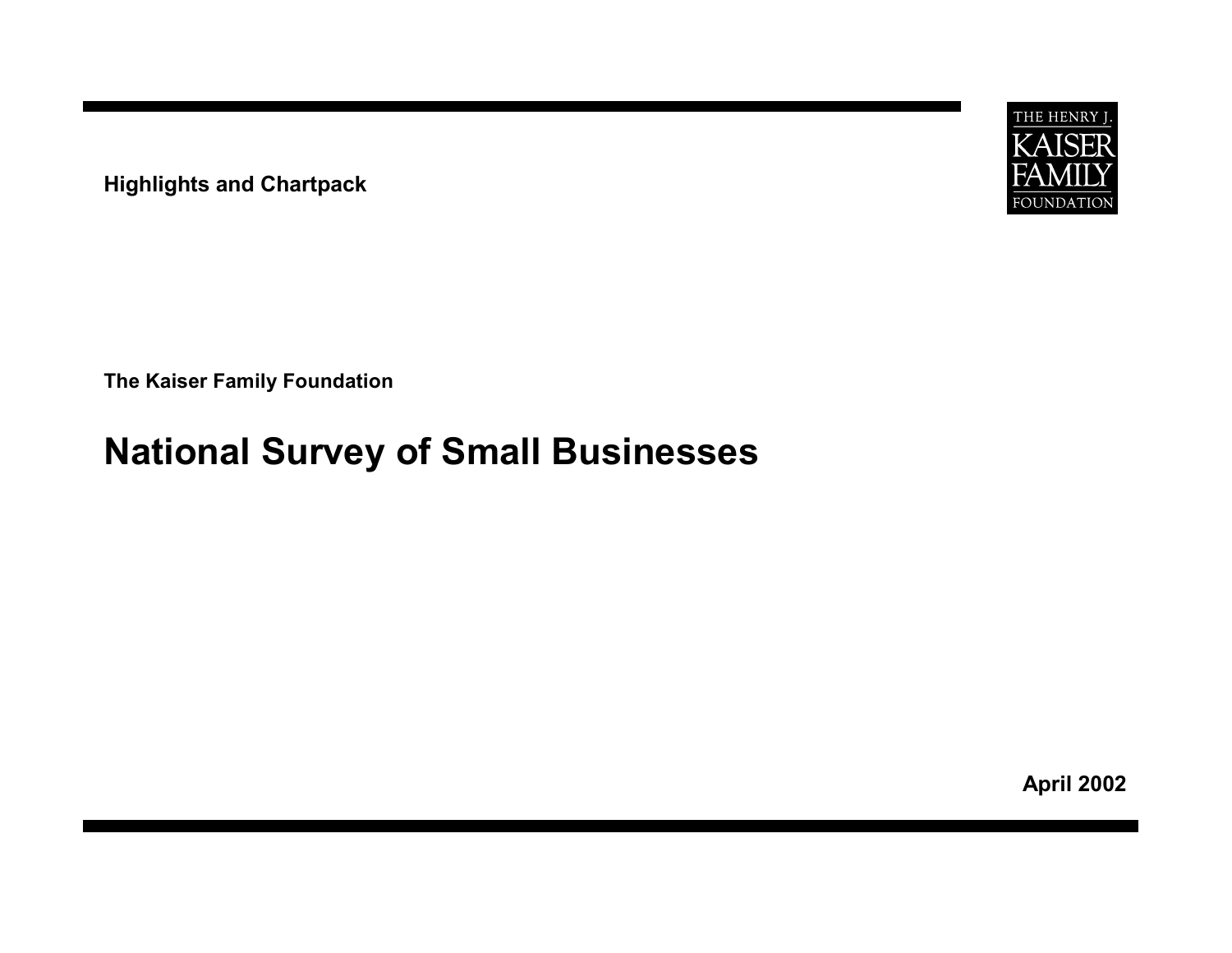### **Methodology:**

The Kaiser Family Foundation's *National Survey of Small Businesses* reports findings from a random representative sample of 805 small business owners and top executives of United States companies and organizations with 3 to 24 employees. Both for-profit companies and non-profit organizations were included in the sample while government and public institutions were excluded. If the company or organization operated out of more than one location, the total number of employees across all locations was used to determine if the company was eligible for the sample.

Researchers at the Foundation designed and analyzed the survey. Fieldwork was conducted between May 17 and July 9, 2001 by Princeton Survey Research (PSRA). The margin of sampling error is +/- 4 percentage points for the total sample, +/- 4 percentage points for small organizations (3 to 9 employees), and +/- 6 percentage points for large organizations (10 to 24 employees). For results based on subsets of respondents the margin of error is higher. Note that in addition to sampling error there are other possible sources of measurement error.

NOTE: Percentages may not add to 100% due to rounding.

*The Kaiser Family Foundation is an independent, national health care philanthropy dedicated to providing information and analysis on health issues to policymakers, the media, and the general public. The Foundation is not associated with Kaiser Permanente or Kaiser Industries.*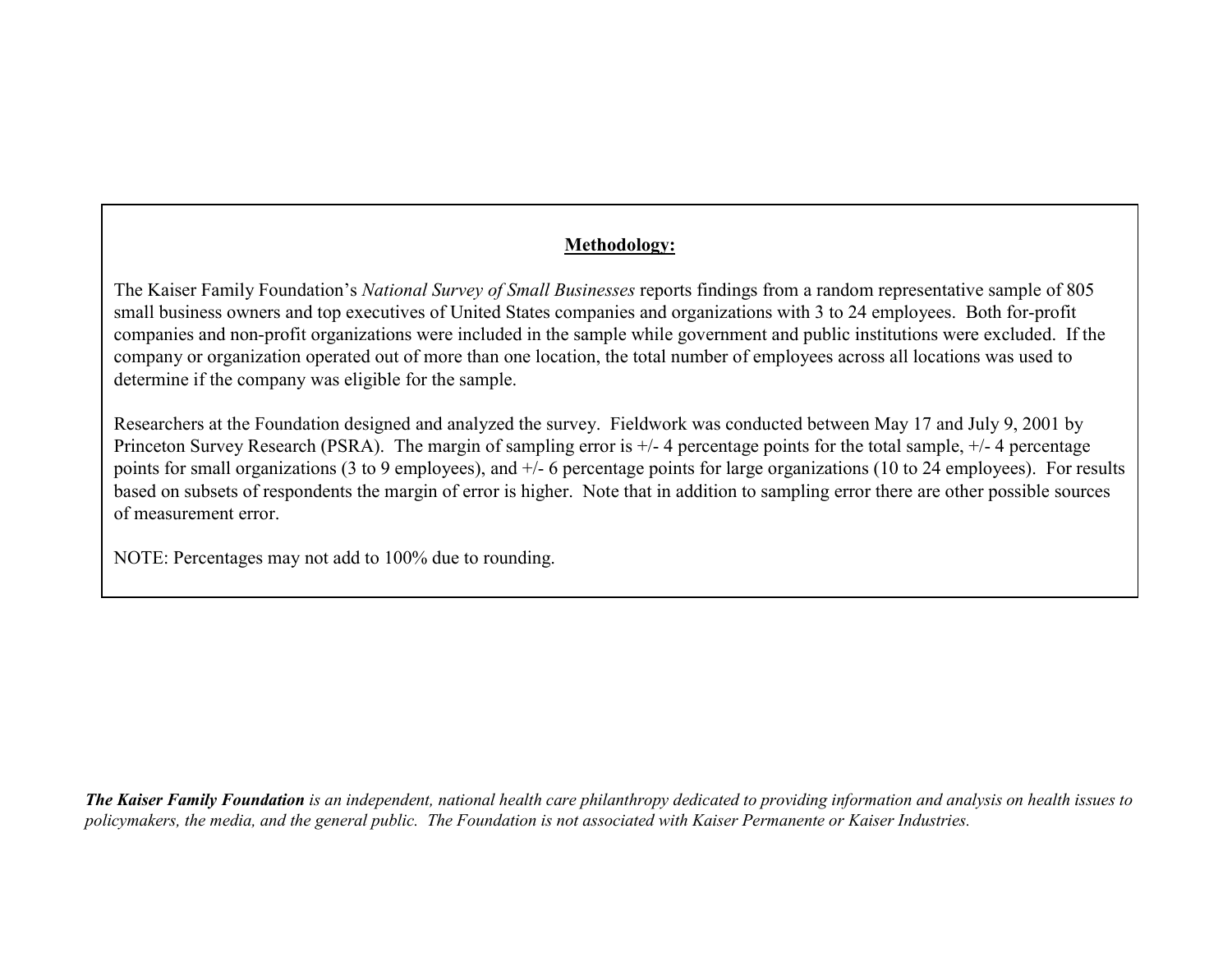### **Survey Highlights**

#### **Availability of Health Insurance Coverage in Small Businesses**

### **Sixty percent of small businesses (with 3-24 workers) offer health insurance to their workers, but the availability of coverage varies substantially by size and other characteristics. [Charts 1-3]**

- Fifty-six percent of small businesses with 3 to 9 workers offer coverage compared to 72% of businesses with 10-24 employees
- Forty-eight percent of firms with an average wage per employee of less than \$2,200 per month offer coverage, compared to 75% of firms with an average wage of \$2,200 or more per month. Similarly, 73% of firms with jobs that mostly require a college degree or more offer insurance, compared to 55% in companies with jobs that generally require a high school degree or less.
- Forty percent of firms with high employee turnover offer coverage, compared to 63% of firms with lower attrition.

#### **Executives of small businesses that do not offer coverage to their workers say cost is the primary barrier. [Charts 4-6]**

- Among small firms that do not offer coverage, almost three-quarters (72%) say cost is a very important reason. Far fewer say the availability of coverage through a family member (43%), administrative hassles (34%), or the ability to attract good employees without offering coverage (32%) are very important reasons.
- However, 29% of executives of small businesses that do not offer coverage say they do not know how much health insurance costs. Among those who report that they do know, on average they estimate that a premium for a single employee would cost \$264 per month, somewhat higher than the actual average cost of \$227 per month (Kaiser/HRET Employer Health Benefits Survey, 2001). They estimate that on average they could afford to pay \$110 per month towards the cost of health insurance, and that their employee could afford an average of \$89 monthly.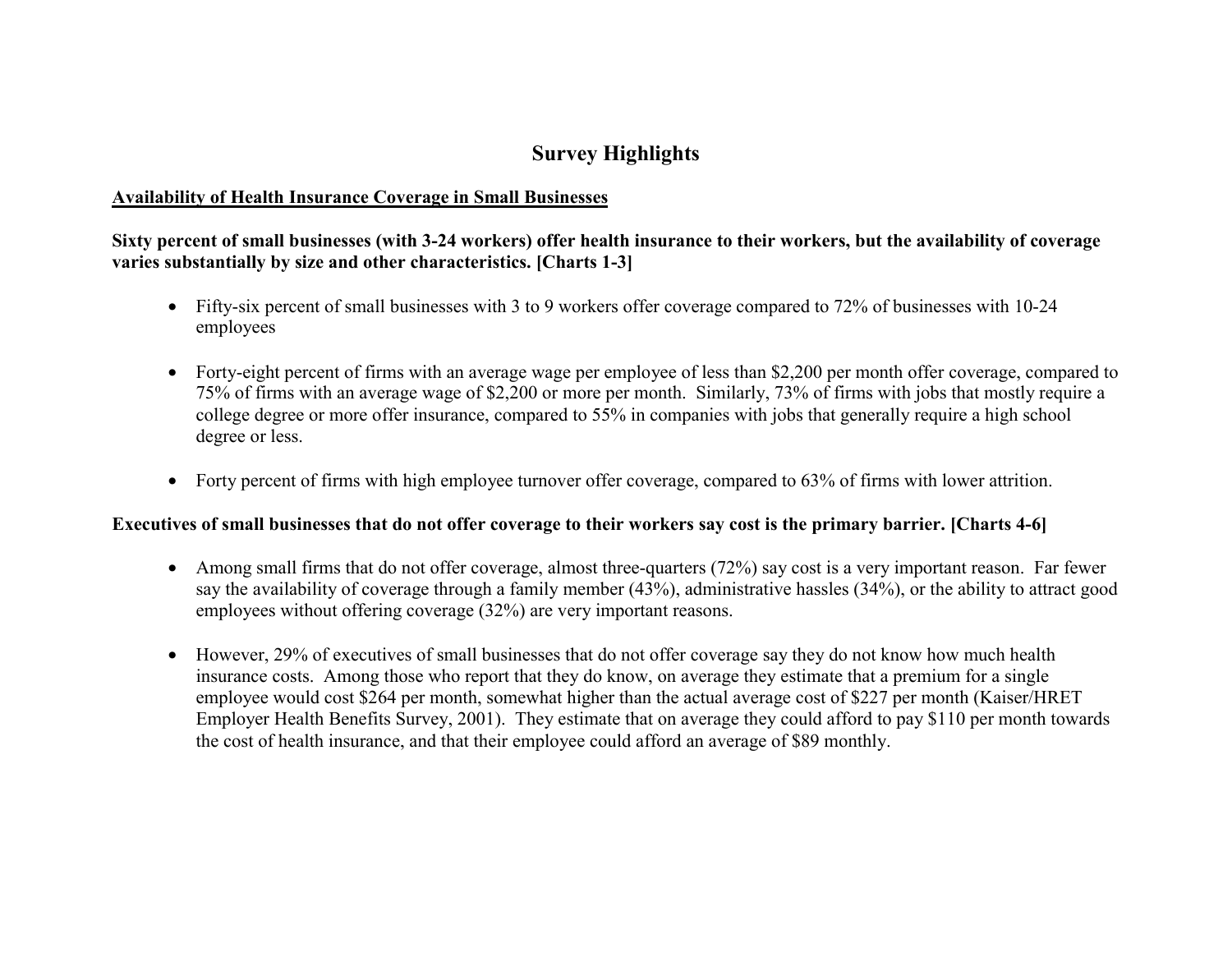### **Among small firms that offer health insurance coverage, few provide employees with a choice of health plans. [Charts 7-8]**

- Seven in ten (71%) small businesses that offer health insurance provide employees with just one health plan option (25%) provide a choice of more than one plan, and 4% don't know).
- When asked why they don't offer more choices, small businesses most often cite the fact that the company gets a better deal by offering only one plan as a "major reason" (63%), followed by health plan rules requiring all or most employees to be in the same plan (52%), and the expense of offering more choice (48%).

#### **Potential Approaches to Expanding Health Insurance Coverage**

### **A majority of small business executives favor a range of approaches for expanding health insurance coverage. [Chart 9]**

- Almost nine in ten small business executives (89%) favor offering tax credits to employers to help purchase private health insurance for their employees. Seventy-five percent of executives support tax credits or other financial assistance to help employees purchase insurance on their own, followed by 67% who favor expanding state government programs for lowincome people to cover the uninsured.
- Fewer, but still a majority (54%), favor expanding Medicare to cover the uninsured, and four in ten support a national health plan.

### **Among employers who do not currently offer coverage, the share who say they would be a lot more likely to purchase coverage**  with a subsidy from the government increases rapidly with the size of subsidy. [Chart 10]

• For example, three in ten say they would be a lot more likely to offer coverage if the government paid 25% of the premium, while 69% say they would do so if the government paid 75% of the cost.

### **Most small business executives believe employer-based health insurance is preferable to individually-purchased coverage for their employees. [Charts 11-13]**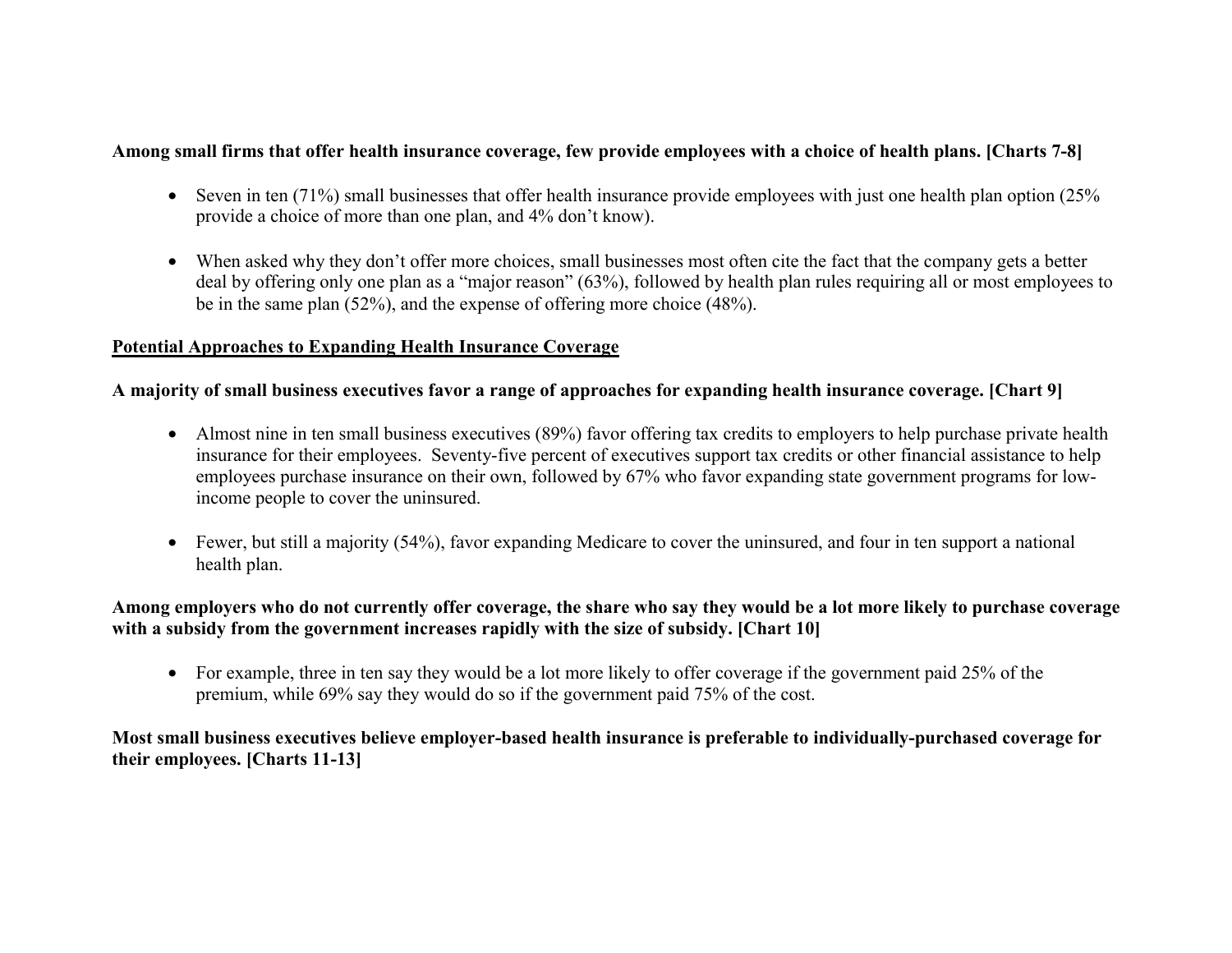- Six in ten (61%) executives say their employees are better off getting health insurance through their work, rather than purchasing coverage on their own (24%).
- Among those who offer insurance, almost seven in ten (68%) believe their employees would prefer that the company contribute directly to their health coverage as opposed to giving them cash to buy coverage on their own (22%).
- On a range of measures, more than six in ten executives of small businesses that offer insurance say it would be harder for their employees to buy coverage on their own. For example, 74% say it would be harder for employees to find or keep insurance if they are sick, and 71% say it would be harder for their employees to get a good price for insurance.

### **Rising Health Care Costs**

### **Small business executives express substantial dissatisfaction with the cost of health insurance, and suggest rising costs could lead to potential disruptions in coverage. [Charts 14-15]**

- Two-thirds (67%) of small business executives say they are very or somewhat dissatisfied the cost of health care and health insurance, compared to small minorities who express dissatisfaction with the quality of health care (25%) or the administrative ease of the health insurance system (32%).
- Among small businesses that offer coverage, 28% say they have switched health plans in the last two years, with cost being by far the most important reason cited (half of the 28%).

### **A significant minority of small businesses that offer coverage say they are likely to shift a greater share of health insurance costs to workers or pursue alternative approaches for providing insurance. [Chart 16]**

- About one-third of small businesses that now offer insurance (35%) say they are likely to increase the share of costs borne by employees in the next year.
- Thirty-seven percent also say they are likely to switch to a defined contribution approach of providing insurance in the next five years.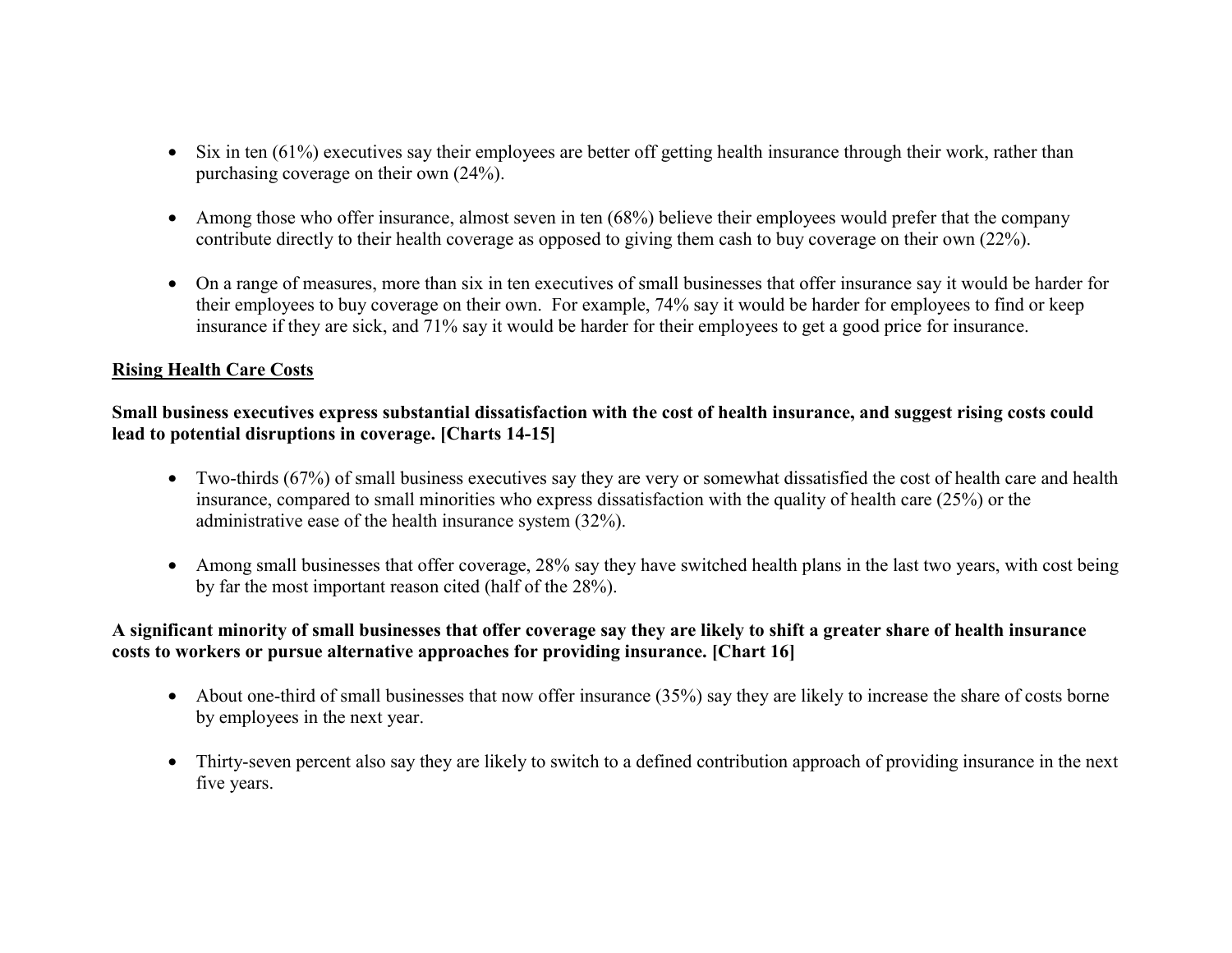### **Future cost increases could lead to further changes in coverage offered by small businesses. [Chart 17]**

- If the cost of health insurance increased by 10%, employers who offer coverage say they are most likely to absorb the expense (63% say it's very or somewhat likely), though half also say they would be likely to increase what employees pay. Fewer say they would be likely to reduce the scope of benefits offered (36%) or drop coverage entirely (17%).
- However, if costs increased by 25%, employers say they are equally likely to absorb the cost and increase what employees pay (60% say each are likely), and almost half (48%) say they would be likely to reduce benefits. About one-quarter (27%) say they would be likely to drop coverage.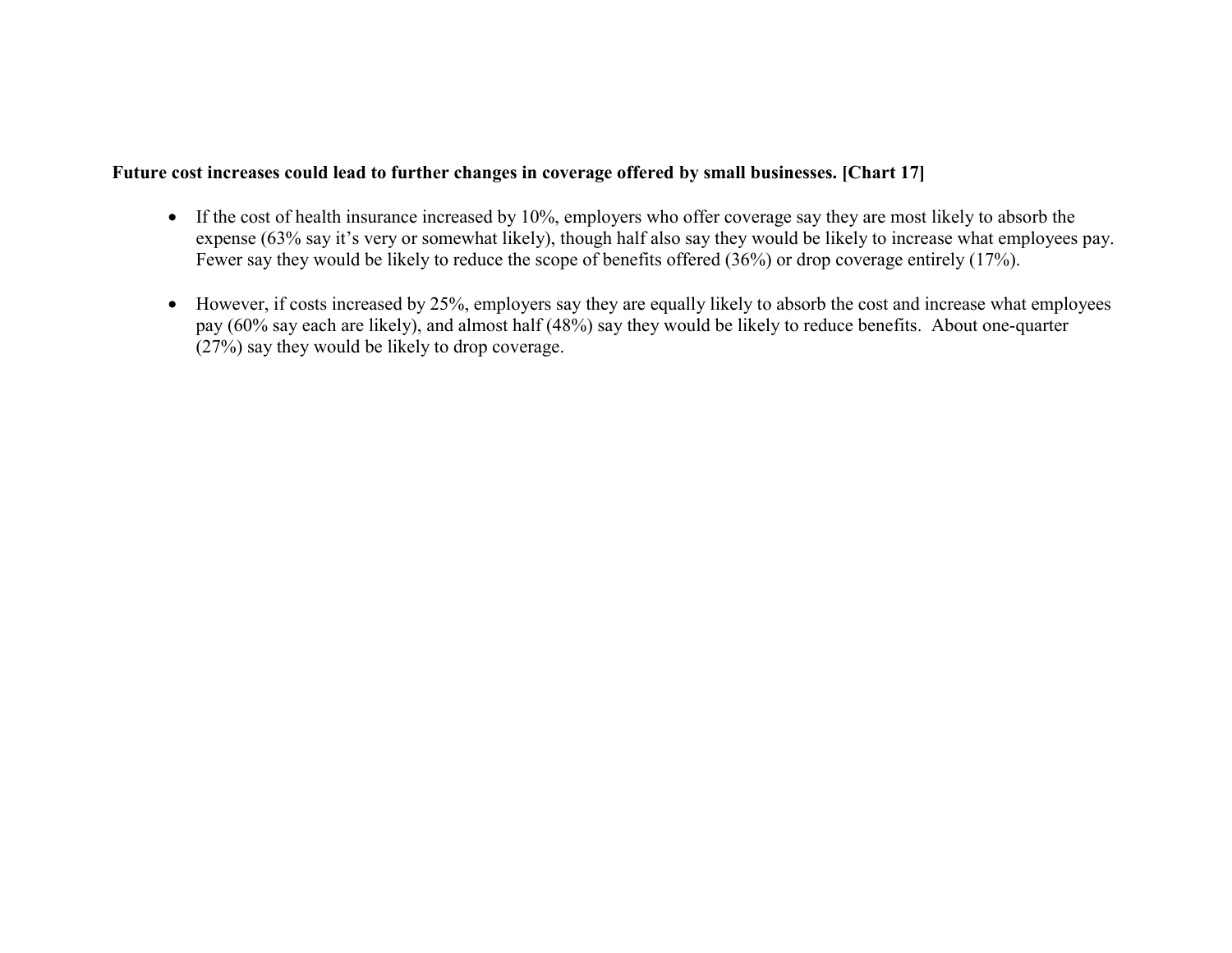Availability of Health Insurance Coverage in Small Businesses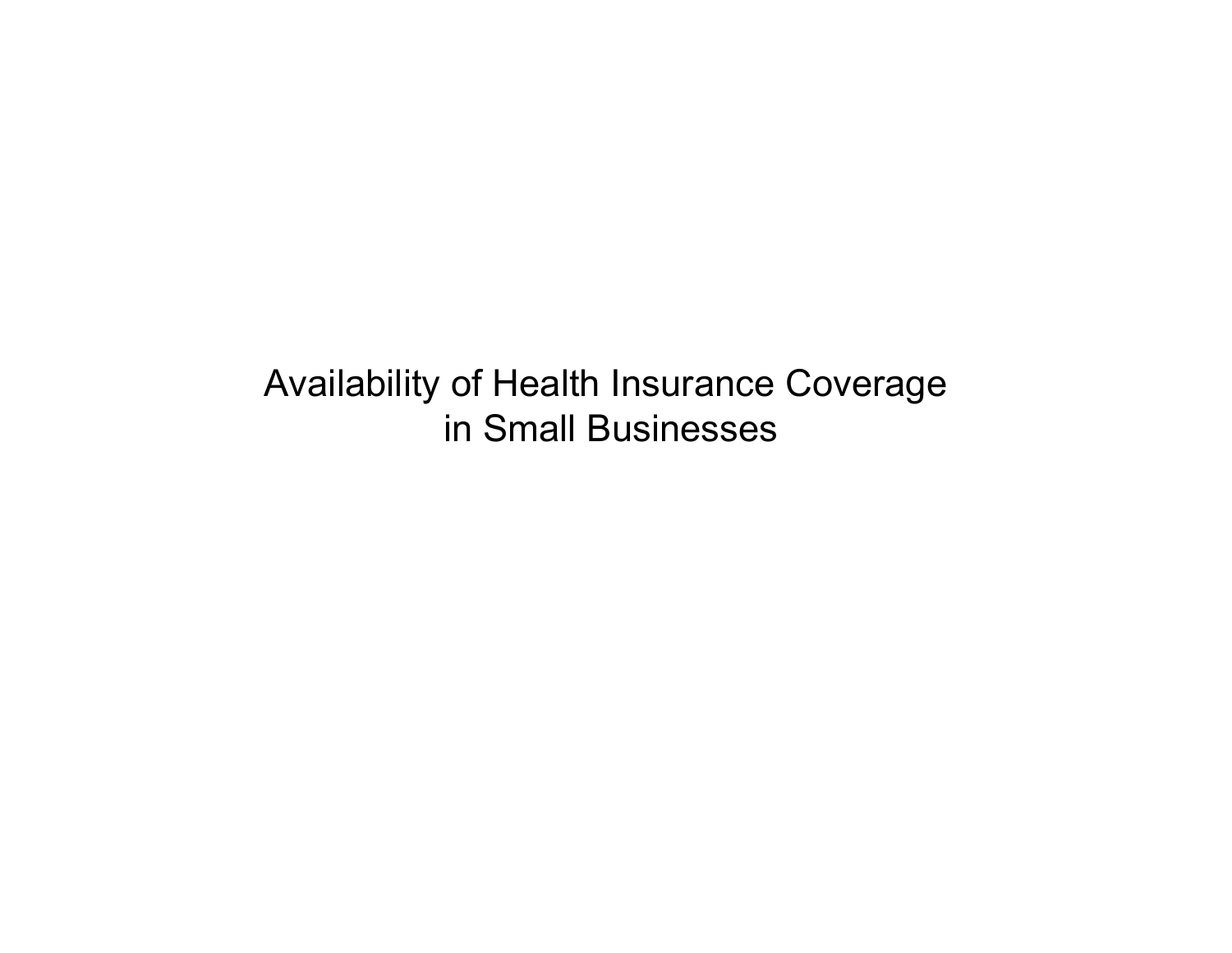# **Percent of Small Businesses Offering Health Benefits, by Number of Employees**





Note: Small businesses represent United States companies and organizations with 3 to 24 employees.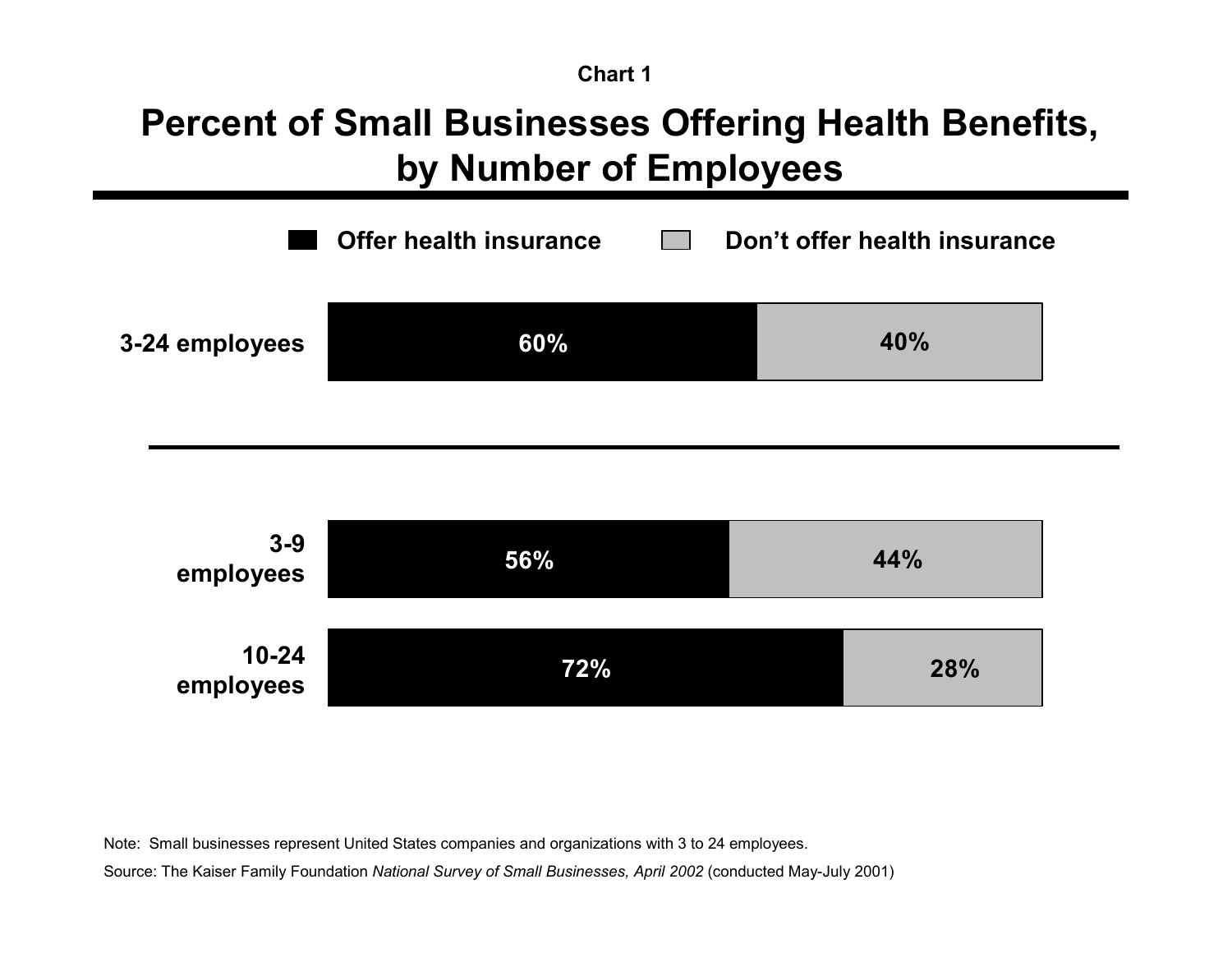## **Small Businesses that Offer Health Insurance Coverage**

|                                                           | <b>Percent of firms that offer</b><br><u>coverage in each category</u> |
|-----------------------------------------------------------|------------------------------------------------------------------------|
| Average wage level                                        |                                                                        |
| Higher Wage (\$2,200 or more a month)                     | 75%                                                                    |
| Lower Wage (Less than \$2200 a month)                     | 48%                                                                    |
| Run or owned by:                                          |                                                                        |
| Family run or owned                                       | 48%                                                                    |
| Woman run or owned                                        | 46%                                                                    |
| Minority run or owned                                     | 61%                                                                    |
| Race of most employees:                                   |                                                                        |
| White                                                     | 61%                                                                    |
| Mixed                                                     | 60%                                                                    |
| Minority                                                  | 43%                                                                    |
| Level of education required for most jobs in the company: |                                                                        |
| College graduate or more                                  | 73%                                                                    |
| Some college                                              | 68%                                                                    |
| High school graduate or less                              | 55%                                                                    |
| Annual gross revenue:                                     |                                                                        |
| 1 million and over                                        | 74%                                                                    |
| \$500,000-\$999,999                                       | 68%                                                                    |
| Under \$500,000                                           | 42%                                                                    |
| <b>Turnover:</b>                                          |                                                                        |
| High turnover                                             | 40%                                                                    |
| Low turnover                                              | 63%                                                                    |

Note: Small businesses represent United States companies and organizations with 3 to 24 employees.

Note: Low turnover is defined as "employees rarely leave" and "most employees stay a few years". High turnover is defined as "many employees leave after a few months, but a core of employees stay" and "most employees stay only a few months".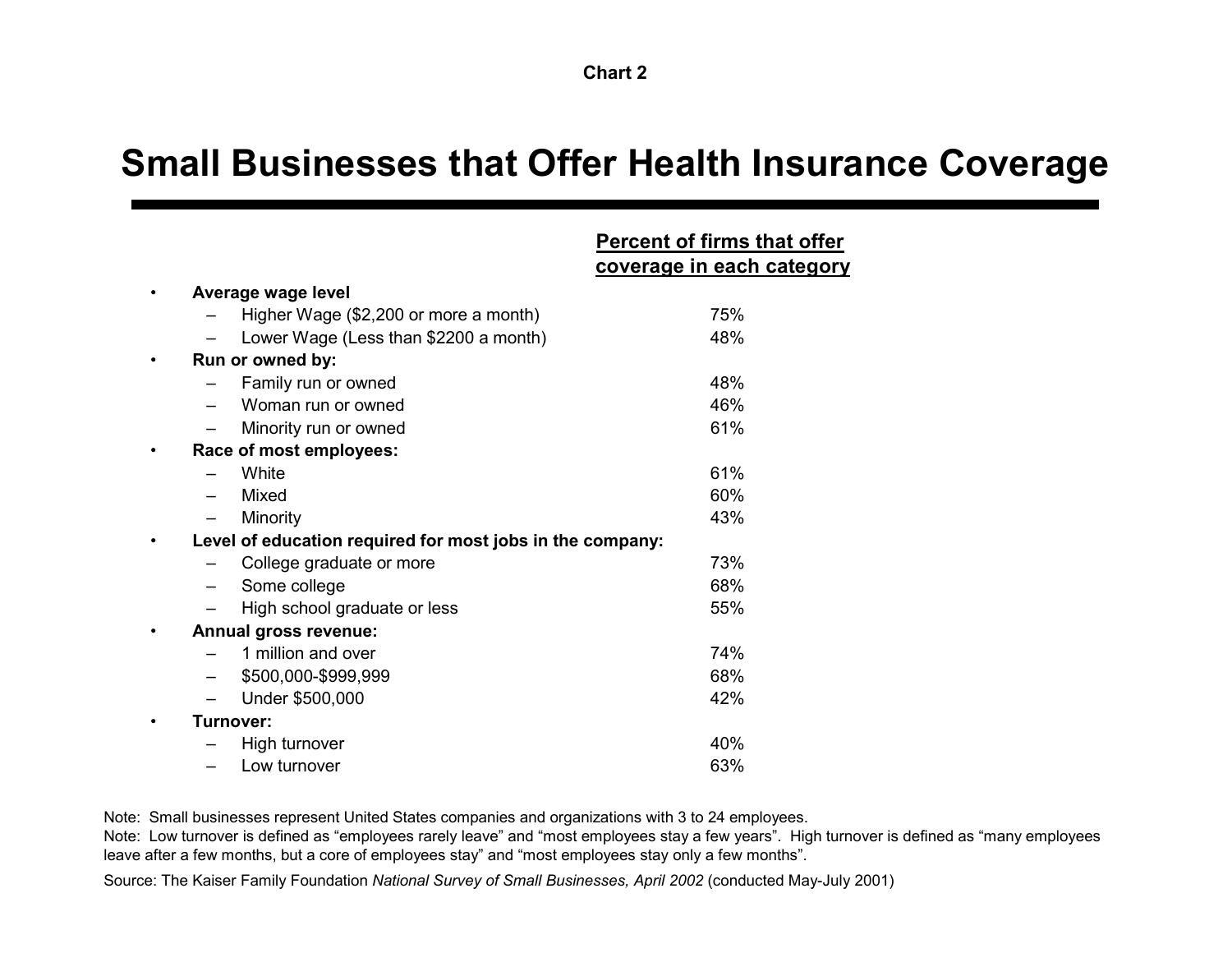# **Demographic Characteristics That Influence Whether or Not a Small Business Offers Coverage**

**Even after accounting for the influence of other characteristics, the following characteristics influence whether or not a small business offers health insurance coverage to workers.**

| <b>Characteristic</b>                    | <b>Impact on Whether a Business Offers</b><br>Coverage                                                                  |
|------------------------------------------|-------------------------------------------------------------------------------------------------------------------------|
| <b>Firm Size</b>                         | Larger businesses with 10-24 workers are<br>more likely to offer coverage.                                              |
| <b>Wage Level per Employee</b>           | Higher wage businesses where workers<br>make more than \$2,200 a month on average<br>are more likely to offer coverage. |
| <b>Attrition (Employee)</b><br>Turnover) | Firms with low turnover, where most<br>employees stay more than a few months<br>tend to offer coverage more often.      |
| <b>Higher Education Level</b>            | If most jobs in a firm require more than a<br>high school education, firm is more likely to<br>offer coverage.          |

Note: Small businesses represent United States companies and organizations with 3 to 24 employees.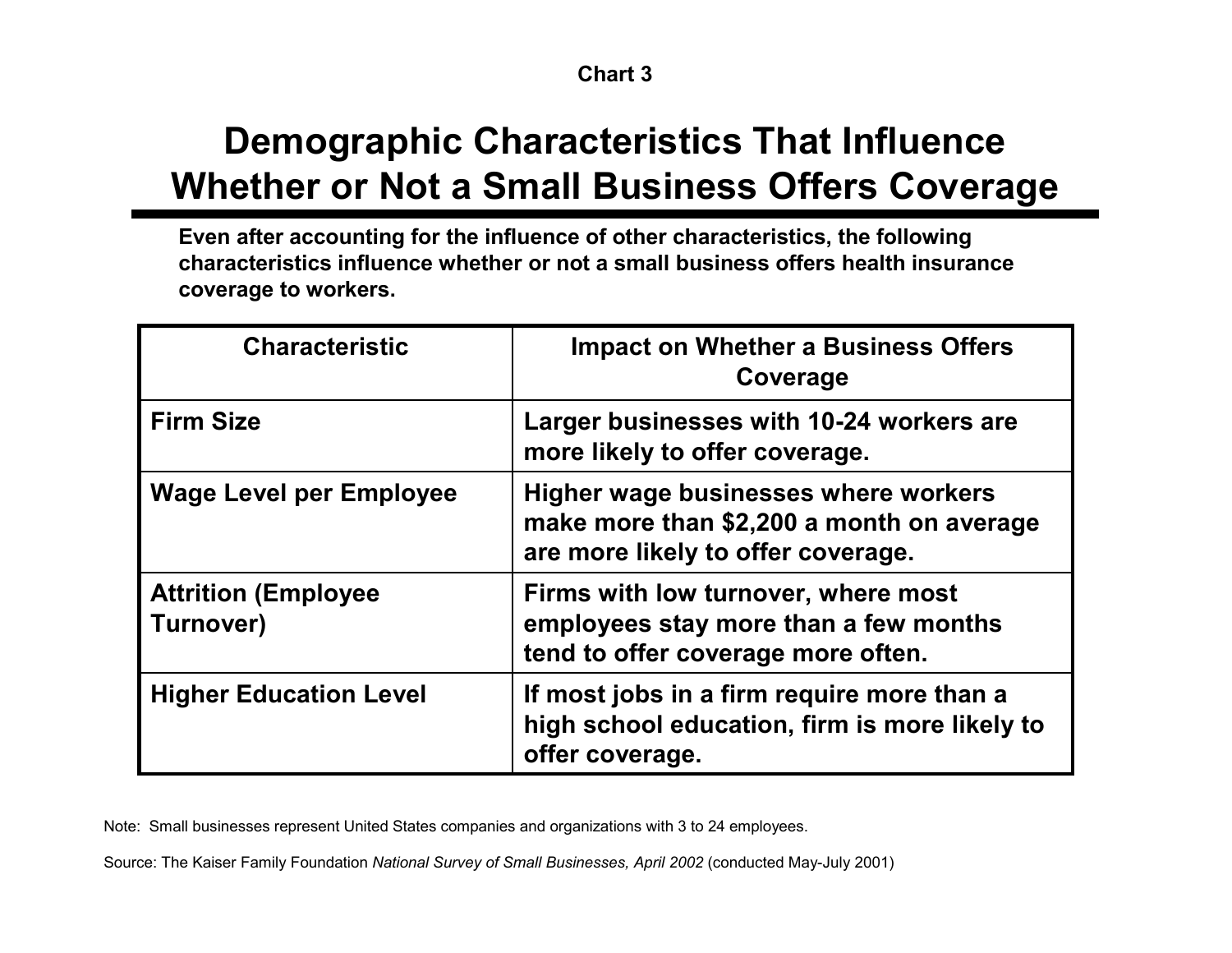## **Reasons that Influence Small Business Owners Decision Not to Offer Health Insurance Chart 4**



Note: Small businesses represent United States companies and organizations with 3 to 24 employees.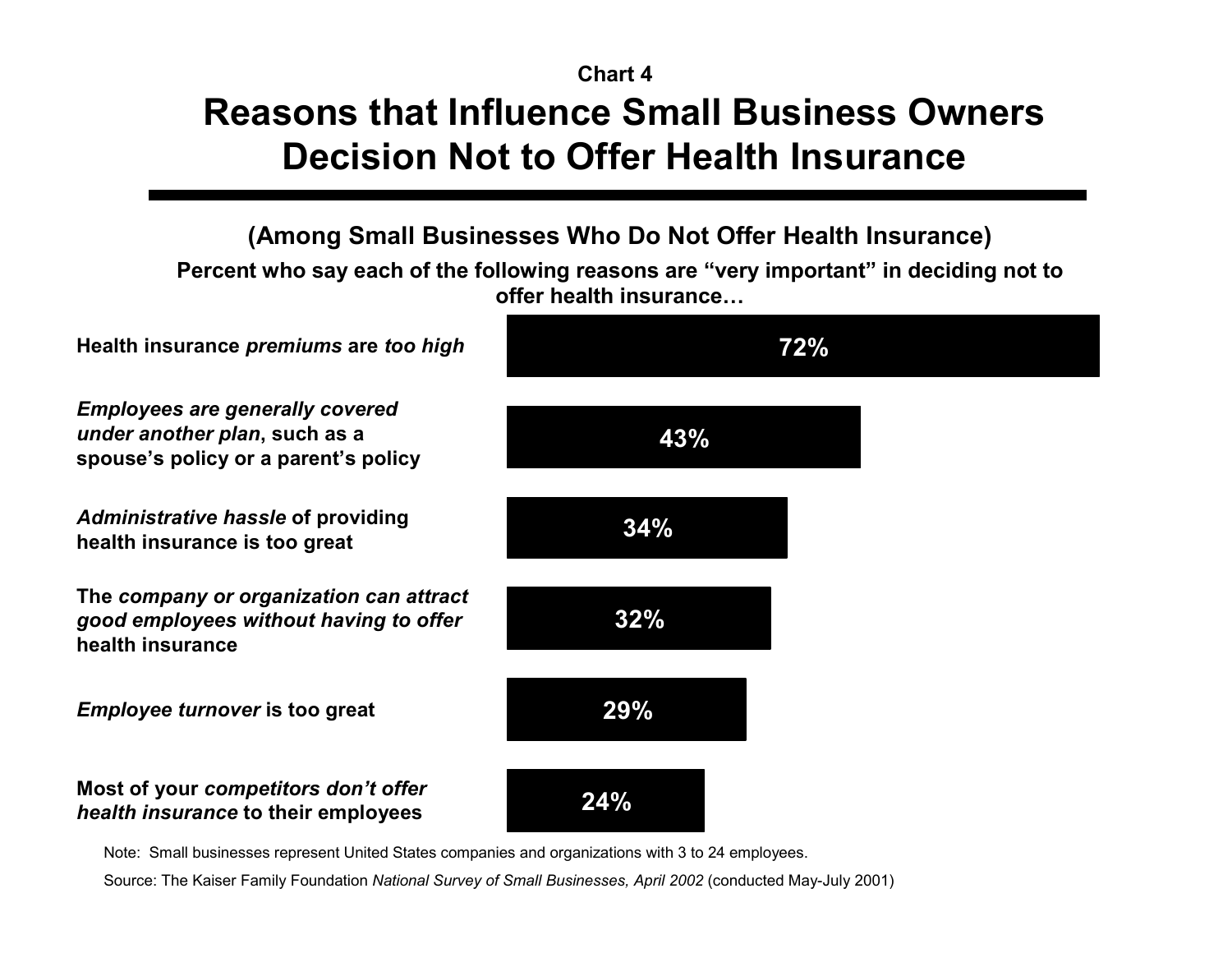# **Monthly Cost of Single Health Insurance Premiums**

|                       | <b>Estimated cost of Health</b><br><b>Insurance (among firms</b><br>that do not offer<br>coverage) | <b>Observed Cost of Health</b><br>Insurance faces by small<br><b>businesses</b> |  |  |  |
|-----------------------|----------------------------------------------------------------------------------------------------|---------------------------------------------------------------------------------|--|--|--|
| \$150 or less         | 28%                                                                                                | 20%                                                                             |  |  |  |
| \$151-200             | 10%                                                                                                | 28%                                                                             |  |  |  |
| \$201-300             | 15%                                                                                                | 36%                                                                             |  |  |  |
| More than \$300       | 19%                                                                                                | 16%                                                                             |  |  |  |
| Don't<br>know/refused | 29%                                                                                                | N/A                                                                             |  |  |  |

**\*On average Small business owners who do not offer coverage estimate the cost of single premiums is \$264 per month.** 

**Data from the Kaiser/HRET Employer Health Benefits Survey show that in 2001, the average cost of single premiums in firms with 3-24 workers was \$227 per month (\$221 a month for all firms).** 

Note: Small businesses represent United States companies and organizations with 3 to 24 employees.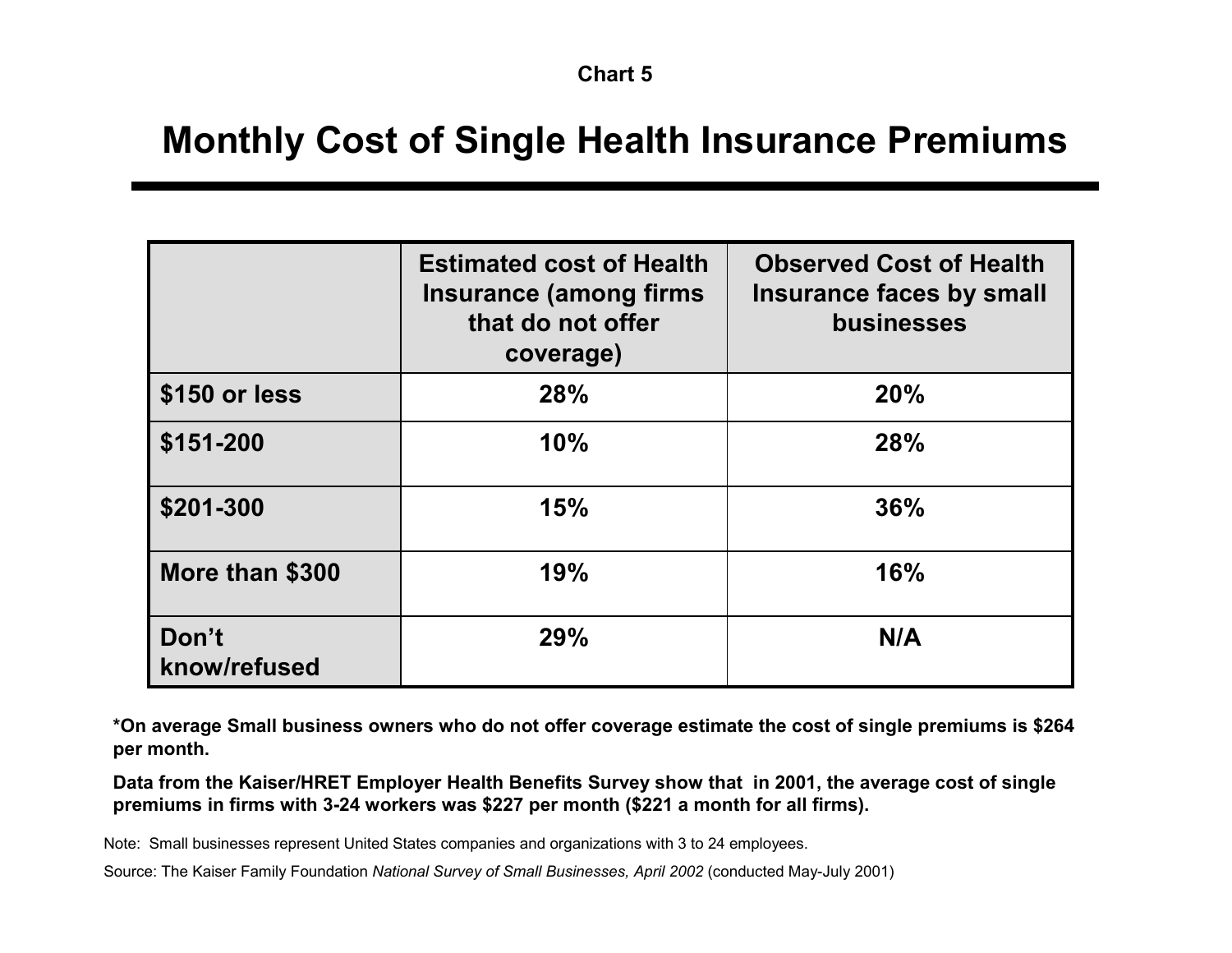# **Small Business Owners Estimate the Amount that They and their Employees Could Afford to Pay for Health Insurance**

**(Among Small Businesses Who Do Not Offer Health Insurance)**

|                       | <b>Estimated Amount</b><br><b>Company Could Afford to</b><br>pay for Health Insurance | <b>Estimated Amount</b><br><b>Employees Could Afford to</b><br>pay for Health Insurance |  |  |  |
|-----------------------|---------------------------------------------------------------------------------------|-----------------------------------------------------------------------------------------|--|--|--|
| \$0                   | 14%                                                                                   | 8%                                                                                      |  |  |  |
| $\le$ =\$50           | 22%                                                                                   | 23%                                                                                     |  |  |  |
| \$51-100              | 16%                                                                                   | 25%                                                                                     |  |  |  |
| \$101-200             | 13%                                                                                   | 20%                                                                                     |  |  |  |
| More than \$200       | 8%                                                                                    | 7%                                                                                      |  |  |  |
| Don't<br>know/refused | 27%                                                                                   | 17%                                                                                     |  |  |  |

The average amount small businesses who do not offer coverage estimate they could pay for an employee's health insurance is \$110 per month. The average amount they estimate that their employees could pay for health insurance is \$89 per month.

Note: Small businesses represent United States companies and organizations with 3 to 24 employees.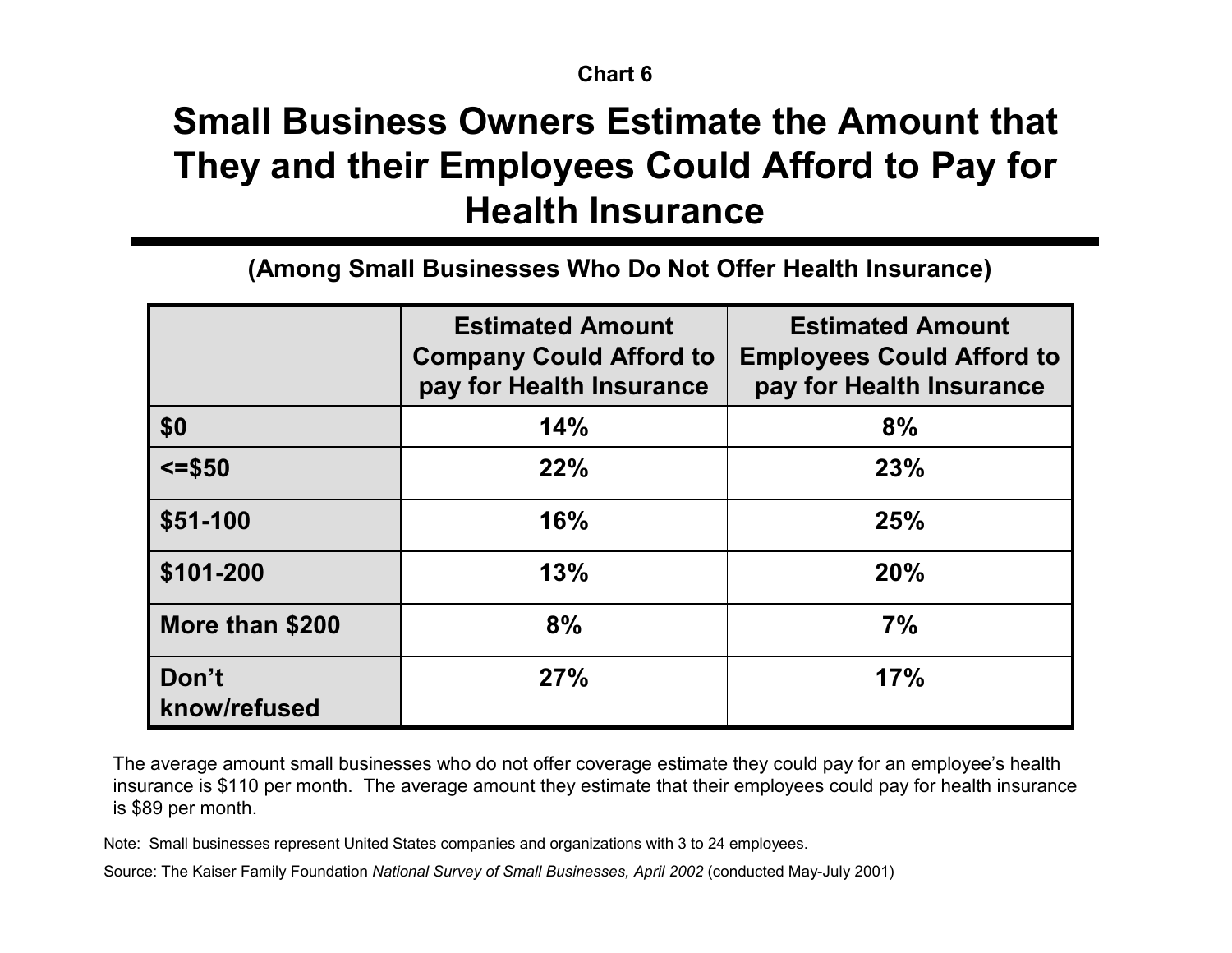# **Choice of Health Plans Offered By Small Businesses**

**(Among Small Businesses Offering Health Insurance)**



Note: Small businesses represent United States companies and organizations with 3 to 24 employees.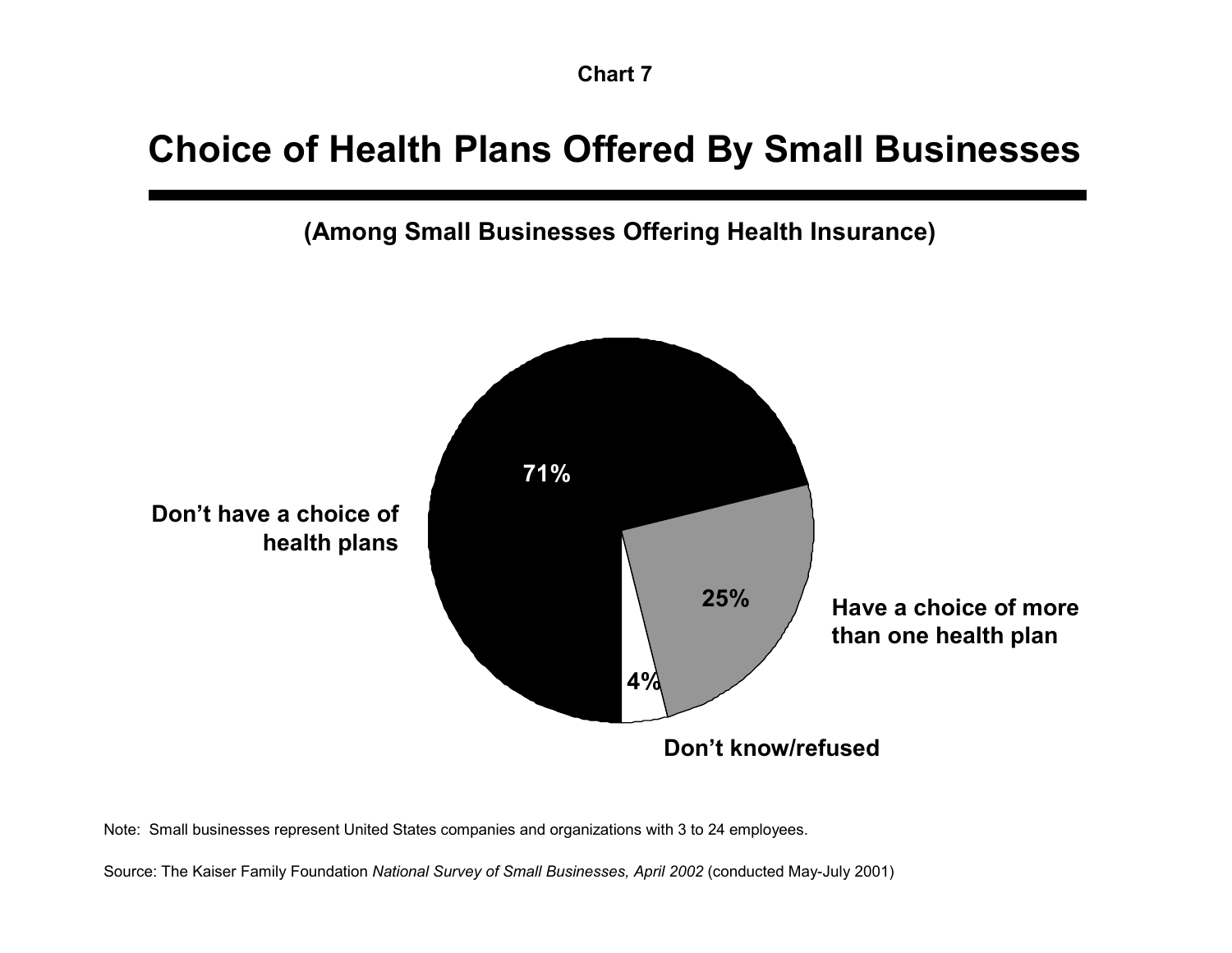# **Reasons Small Businesses Do Not Offer More Choices**

**(Among Small Businesses Offering Health Insurance and who offer only one choice of plan)**

**Percent who say each of the following is a "major reason" why they don't offer more choices…**



Note: Small businesses represent United States companies and organizations with 3 to 24 employees.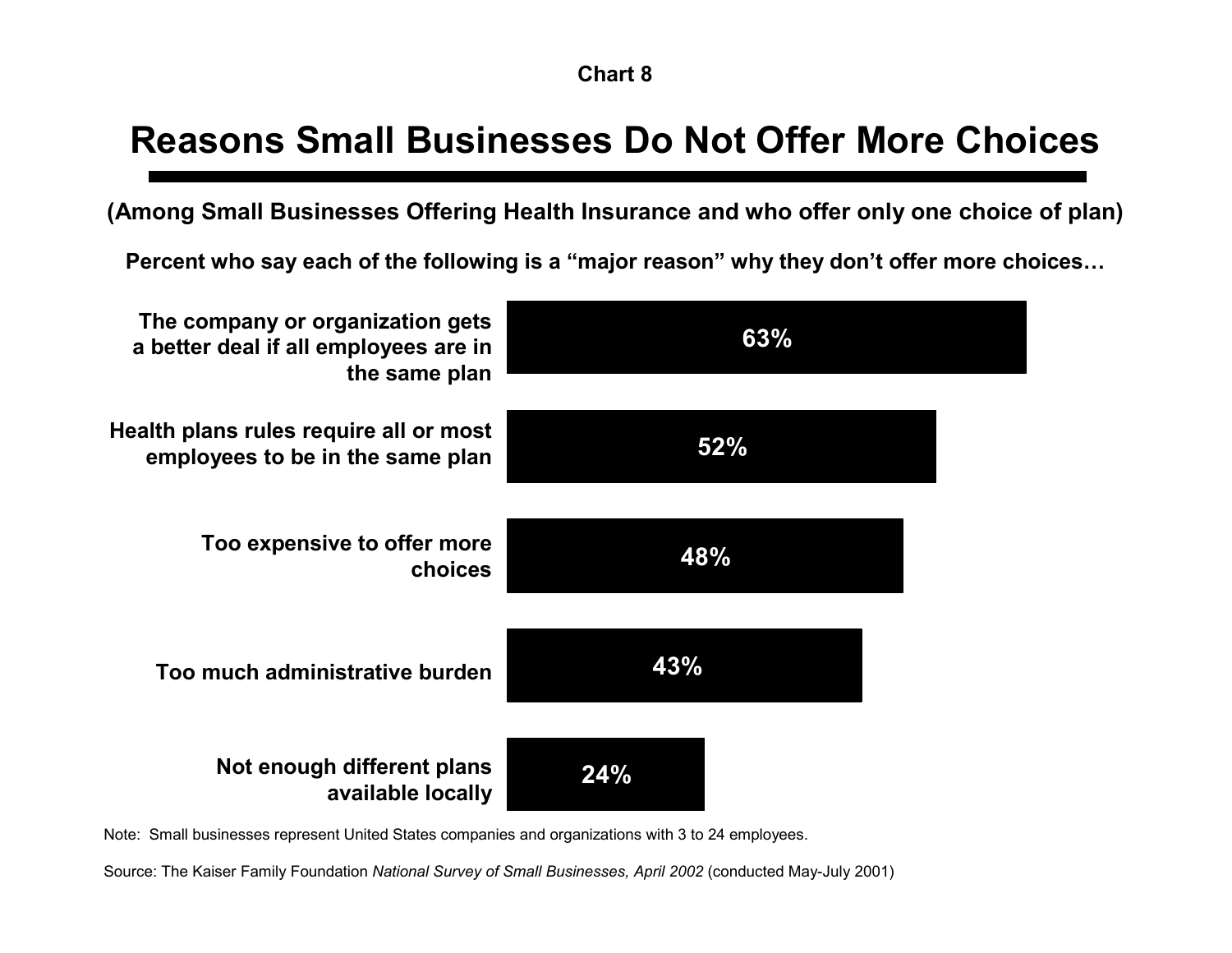Potential Approaches to Expanding Health Insurance Coverage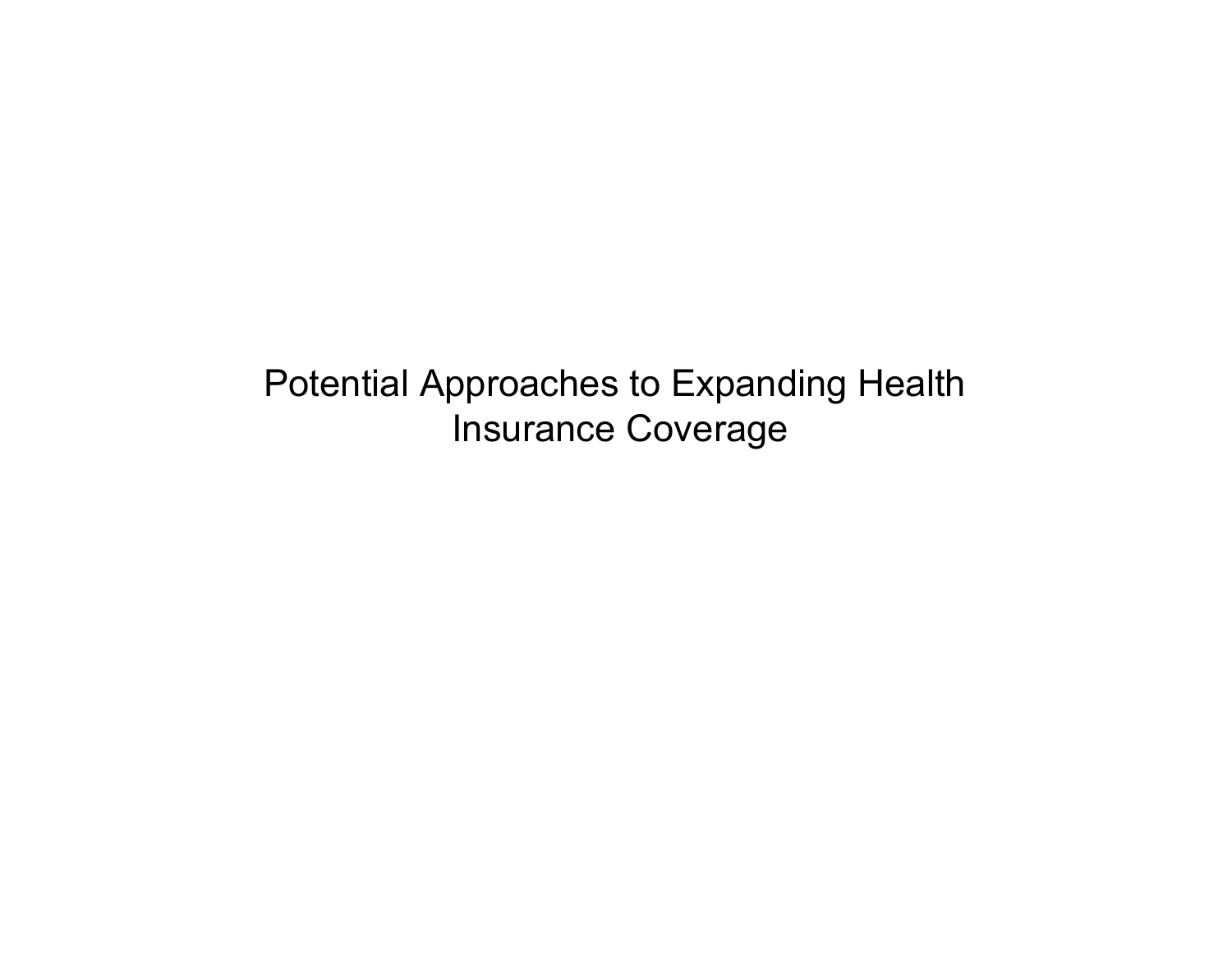# **Views on Different Ways to Guarantee Health Insurance for More Americans**



Note: Small businesses represent United States companies and organizations with 3 to 24 employees.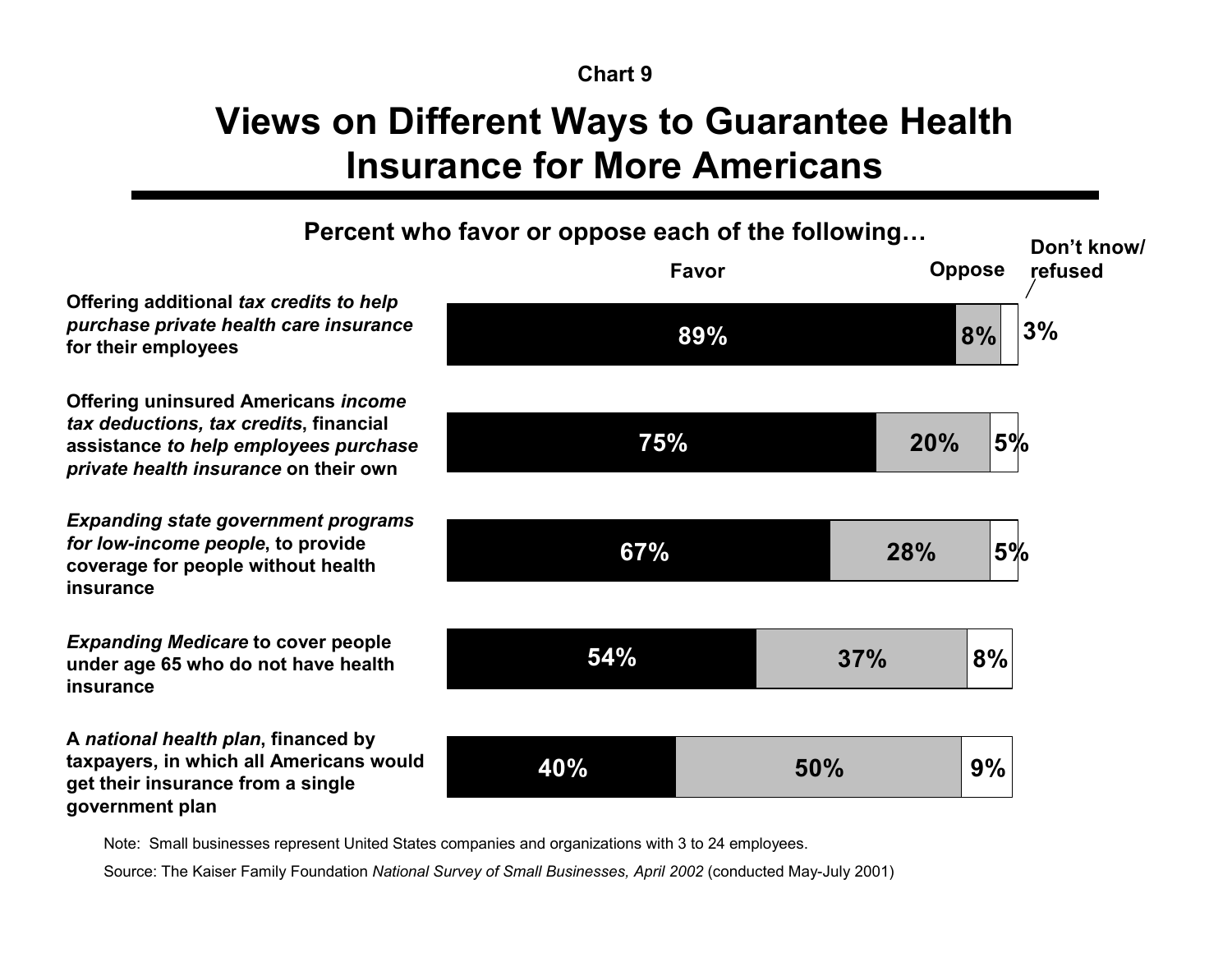# **Likelihood of Offering a Health Plan If the Business Received Cash from the Government to Cover a Percent of Health Insurance Premiums Chart 10**

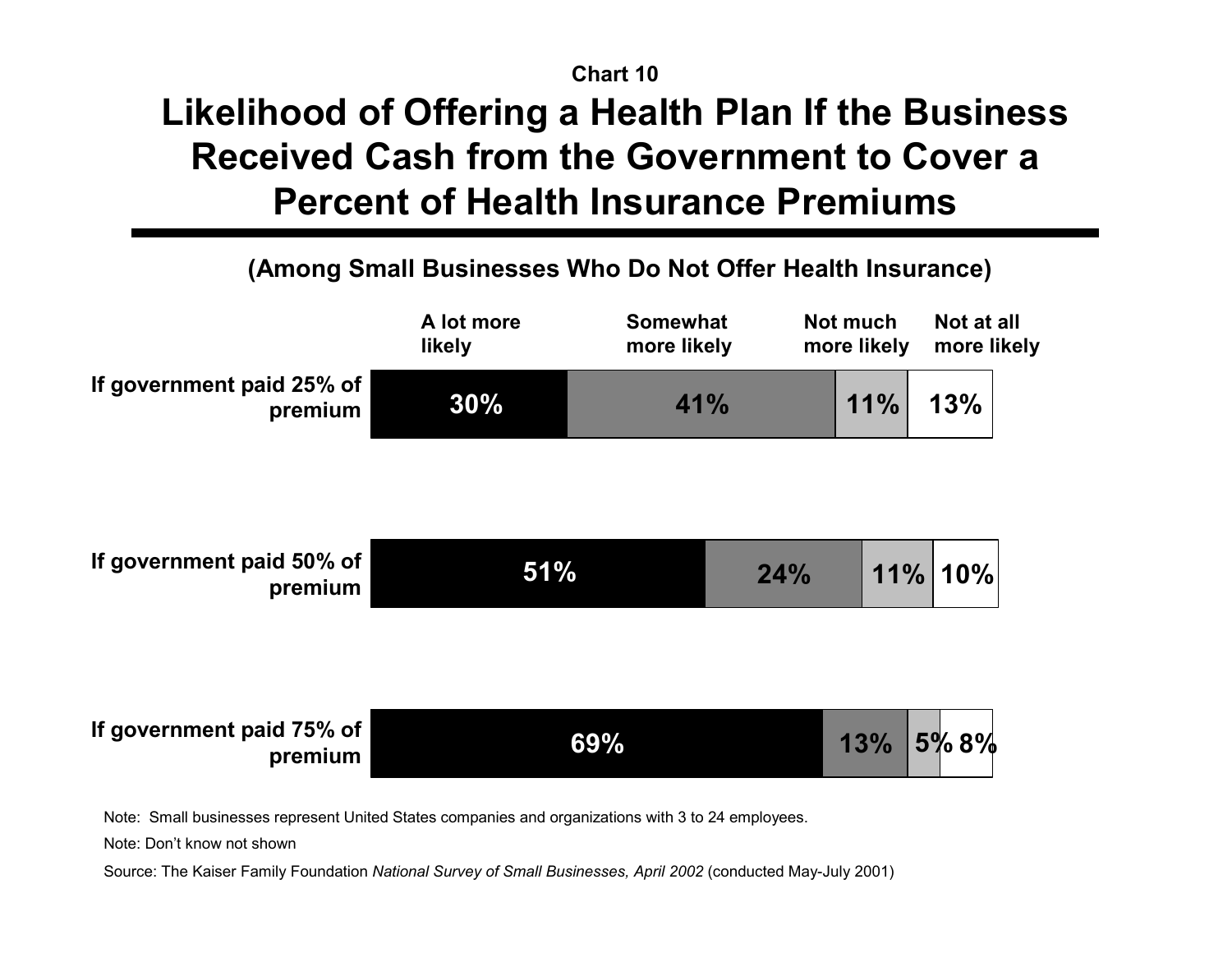# **Percent of Small Business Owners Who Believe Most People Would Be Better Off If They Got Their Health Insurance Policy Through…**



Note: Small businesses represent United States companies and organizations with 3 to 24 employees.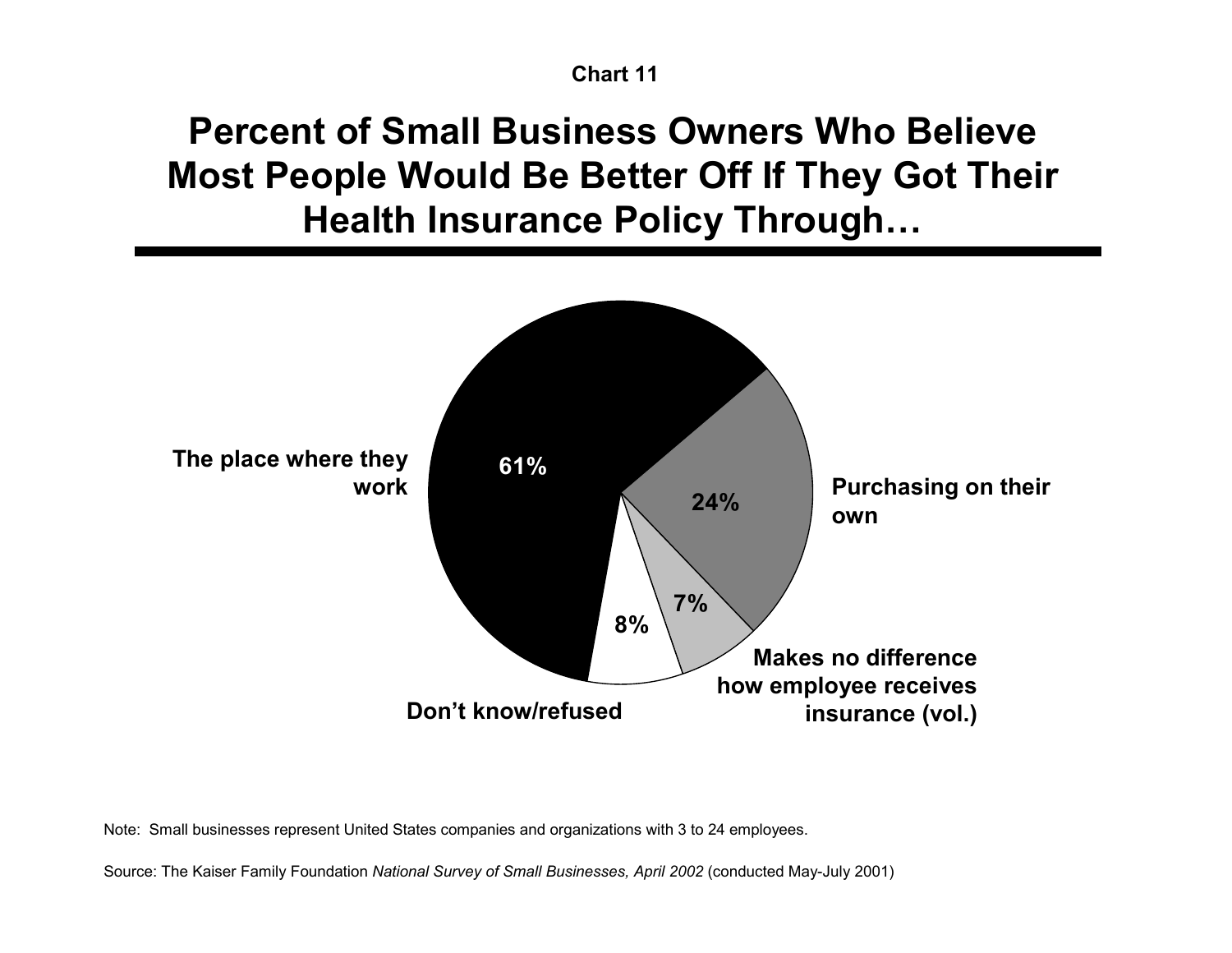# **Small Businesses' Predictions About Employees' Preferences Regarding Contribution Policies**

**10% 22% Contribute directly to health 68%**<br> **22% Give cash so they can purchase coverage at work coverage on their own Don't know/ refused/other Do you think most of your employees would prefer that your company or organization contribute directly to health coverage at work or give cash so they can purchase coverage on their own? (Among Small Businesses Offering Health Insurance)**

Note: Small businesses represent United States companies and organizations with 3 to 24 employees.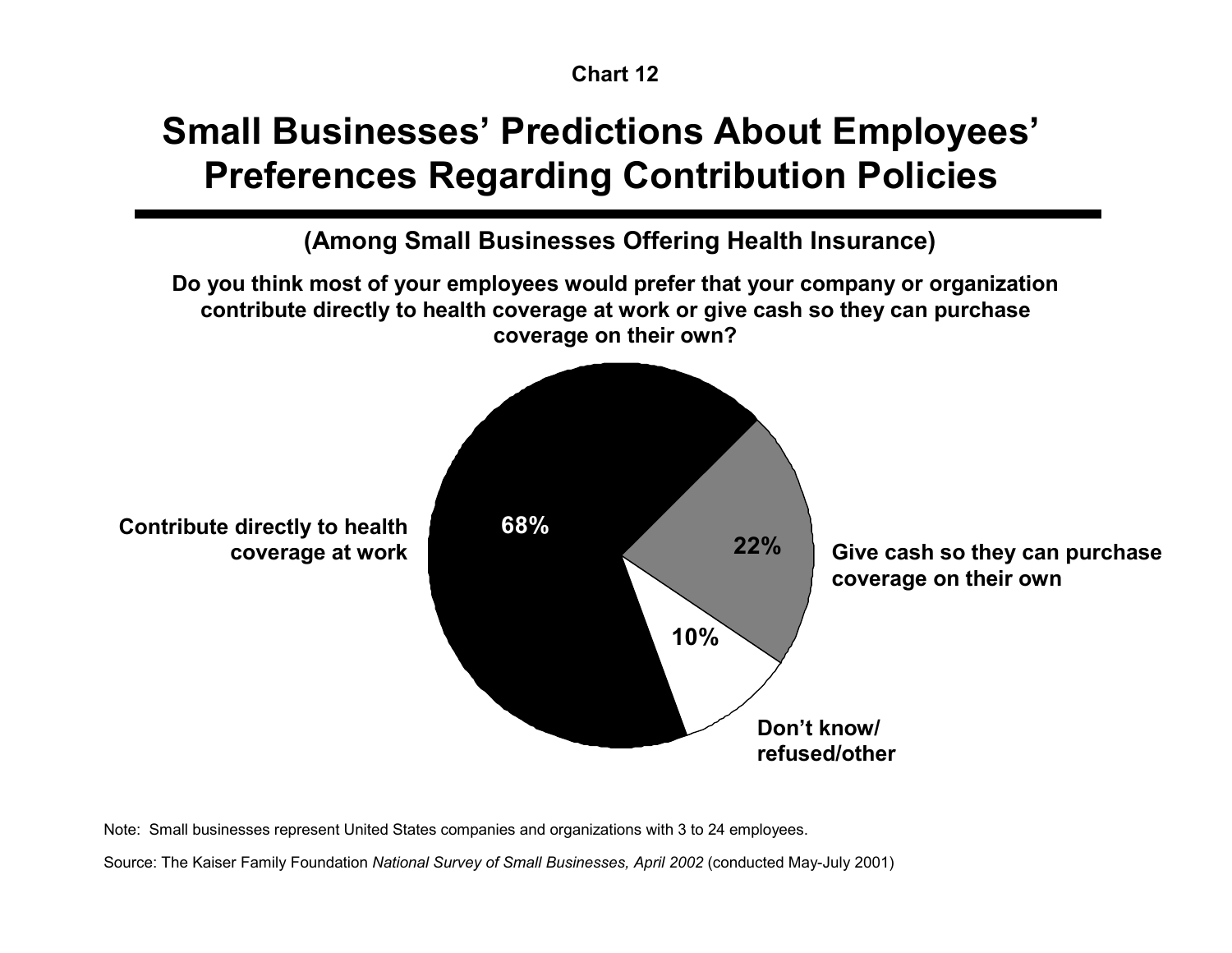## **Small Businesses' Views on Individual Health Insurance**

**(Among Small Businesses Who Offer Health Insurance)**

**Percent who say each would be easier or harder for their employees if they gave employees cash to buy health insurance on their own …**

|                                                                                         | <b>Harder</b> | <b>Easier</b> | <b>Same</b> |
|-----------------------------------------------------------------------------------------|---------------|---------------|-------------|
| <b>Finding or keeping health</b><br>insurance if they are sick                          | 74%           | 8%            | 14%         |
| Getting a good price for<br>health insurance                                            | <b>71%</b>    | 12%           | 14%         |
| Handling administrative issues,<br>such as filing a claim or signing<br>up for a policy | 65%           | 11%           | 21%         |
| Picking a good-quality health<br>insurance plan                                         | 61%           | 15%           | 21%         |

Note: Don't know not shown; Note: Small businesses represent United States companies and organizations with 3 to 24 employees. Source: The Kaiser Family Foundation *National Survey of Small Businesses, April 2002* (conducted May-July 2001)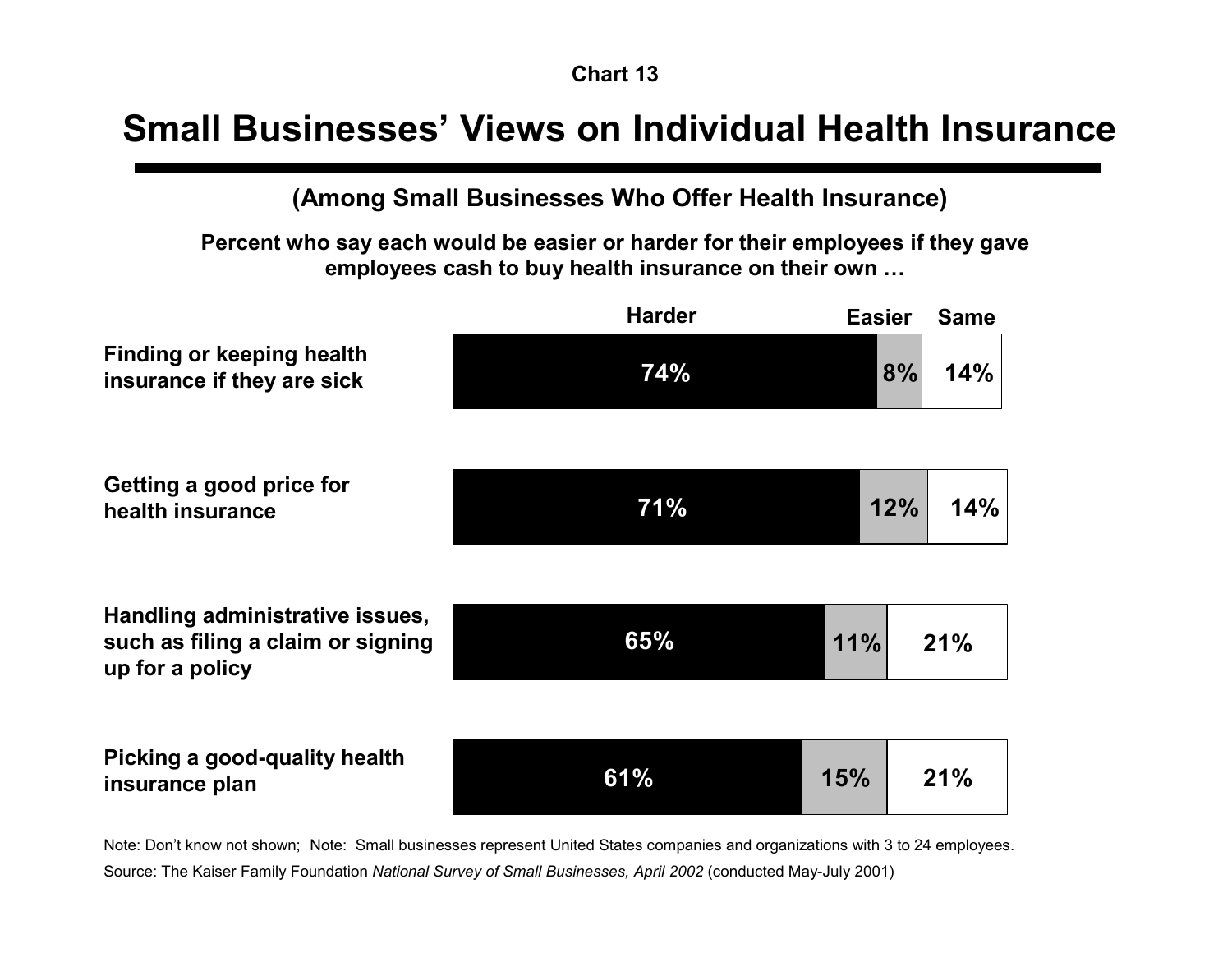Rising Health Care Costs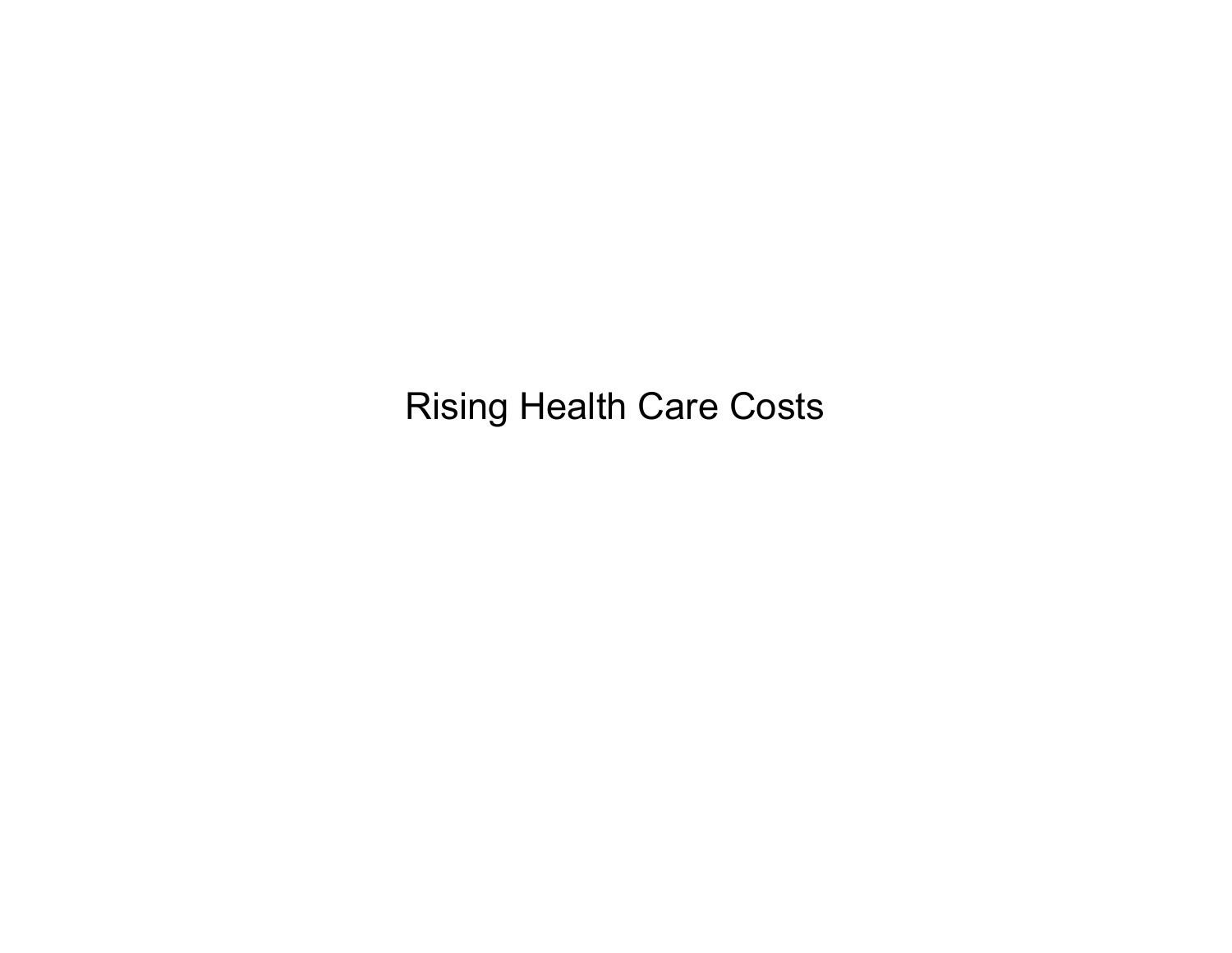## **Small Business Owners Views on America's Health Care System Chart 14**

**Percent who are satisfied or dissatisfied with each of the following…**

|                                                                                                                    | <b>Very</b><br>satisfied<br>32%<br>21% |     | <b>Somewhat</b><br>satisfied<br>35%<br>15%<br>32% |  | <b>Somewhat</b><br>dissatisfied |     | dissatisfied | Don't know/<br>refused |
|--------------------------------------------------------------------------------------------------------------------|----------------------------------------|-----|---------------------------------------------------|--|---------------------------------|-----|--------------|------------------------|
| <b>Quality of health</b><br>care available for you<br>and your employees                                           |                                        |     |                                                   |  | 13%                             | 12% | 8%           |                        |
| Administrative ease<br>in purchasing<br>employee health<br>insurance and<br>submitting claims for<br>reimbursement |                                        |     |                                                   |  | 17%                             |     | 15%          |                        |
| <b>Cost of health care</b><br>and health insurance                                                                 | 13%                                    | 16% | 23%                                               |  | 43%                             |     | 5%           |                        |

Note: Small businesses represent United States companies and organizations with 3 to 24 employees.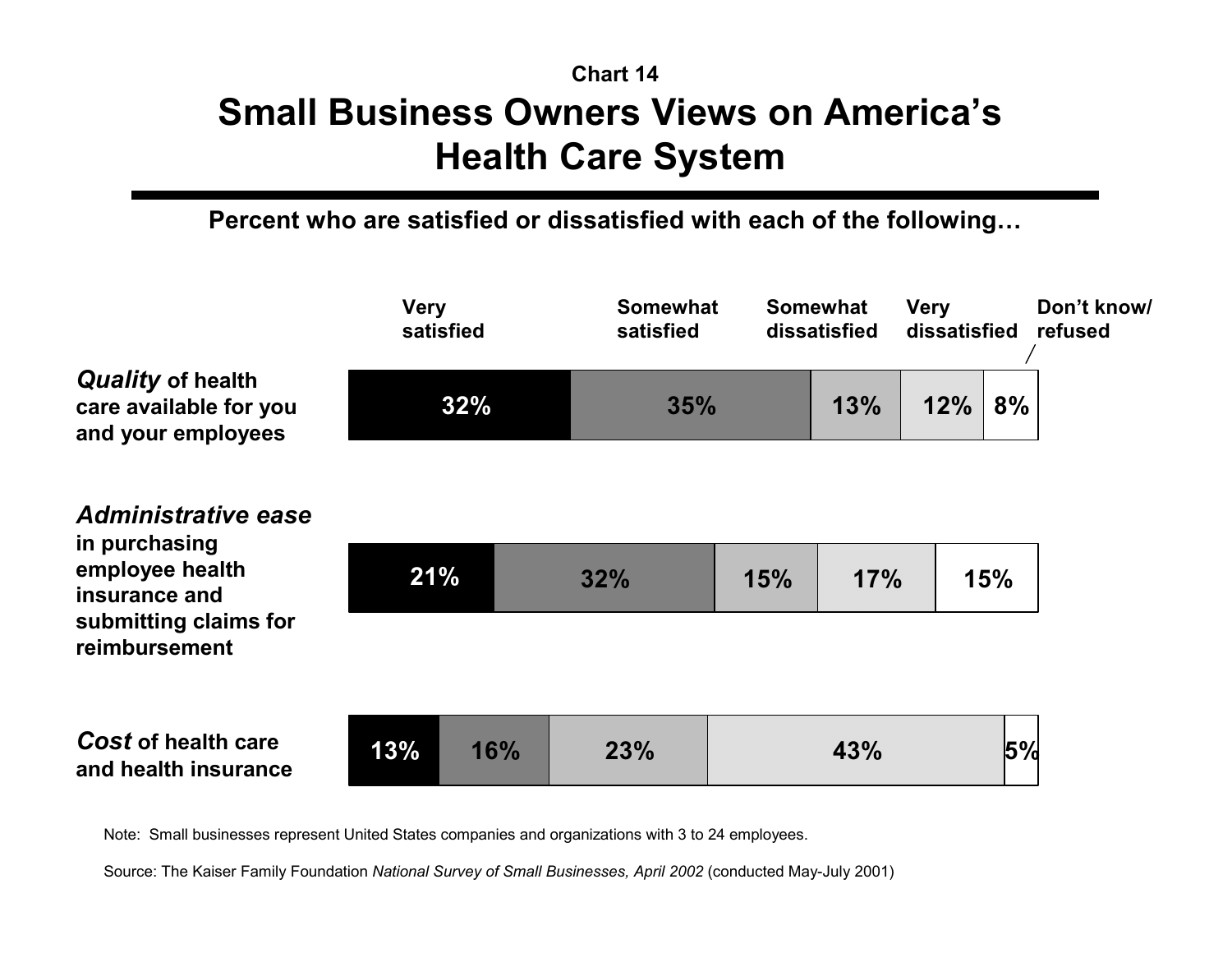## **Most Important Reasons Employers Switched Health Plans**



Note: Small businesses represent United States companies and organizations with 3 to 24 employees.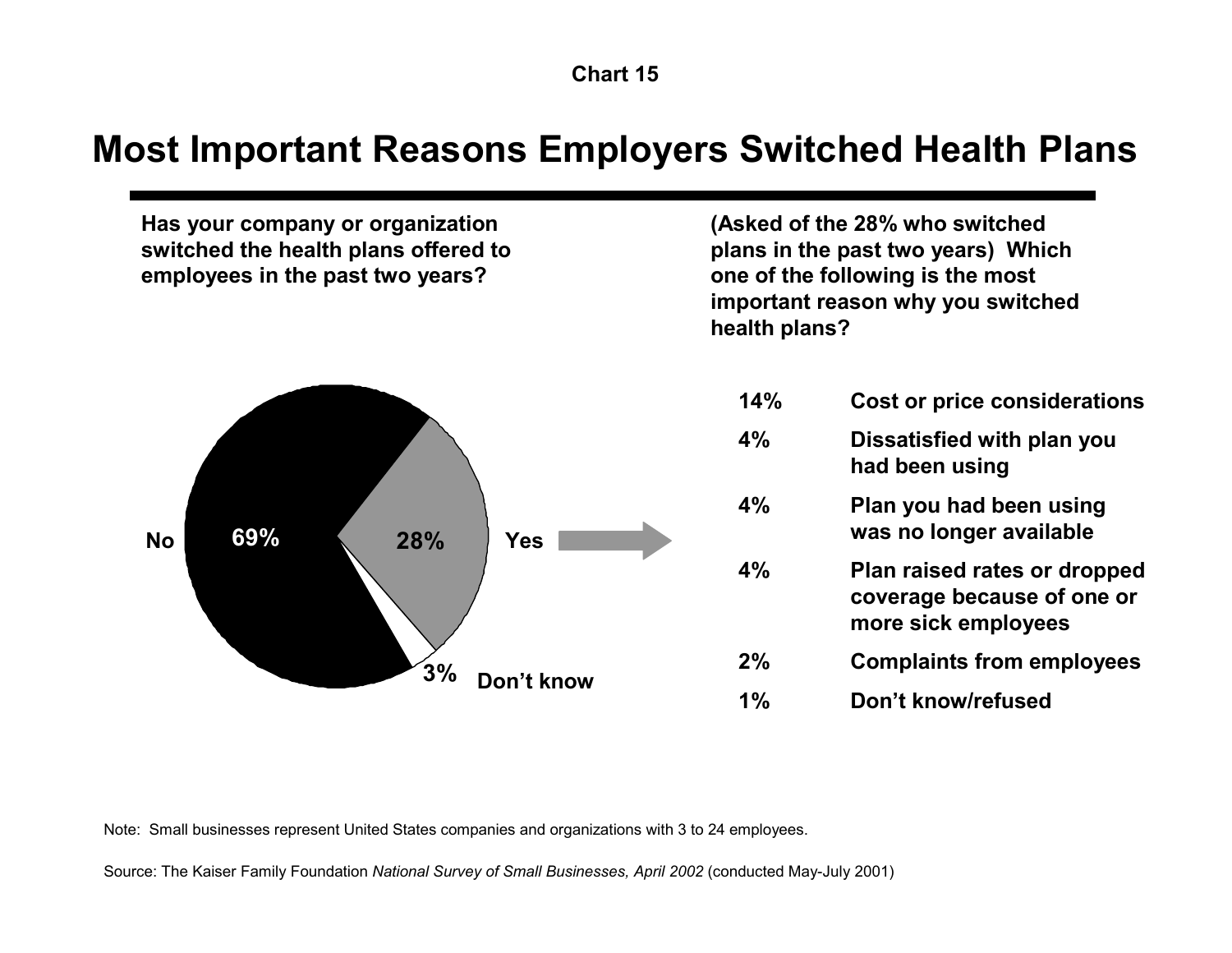# **Likelihood of Small Businesses Increasing Employee Share of Cost or Switching to Defined Contribution**



Note: Small businesses represent United States companies and organizations with 3 to 24 employees.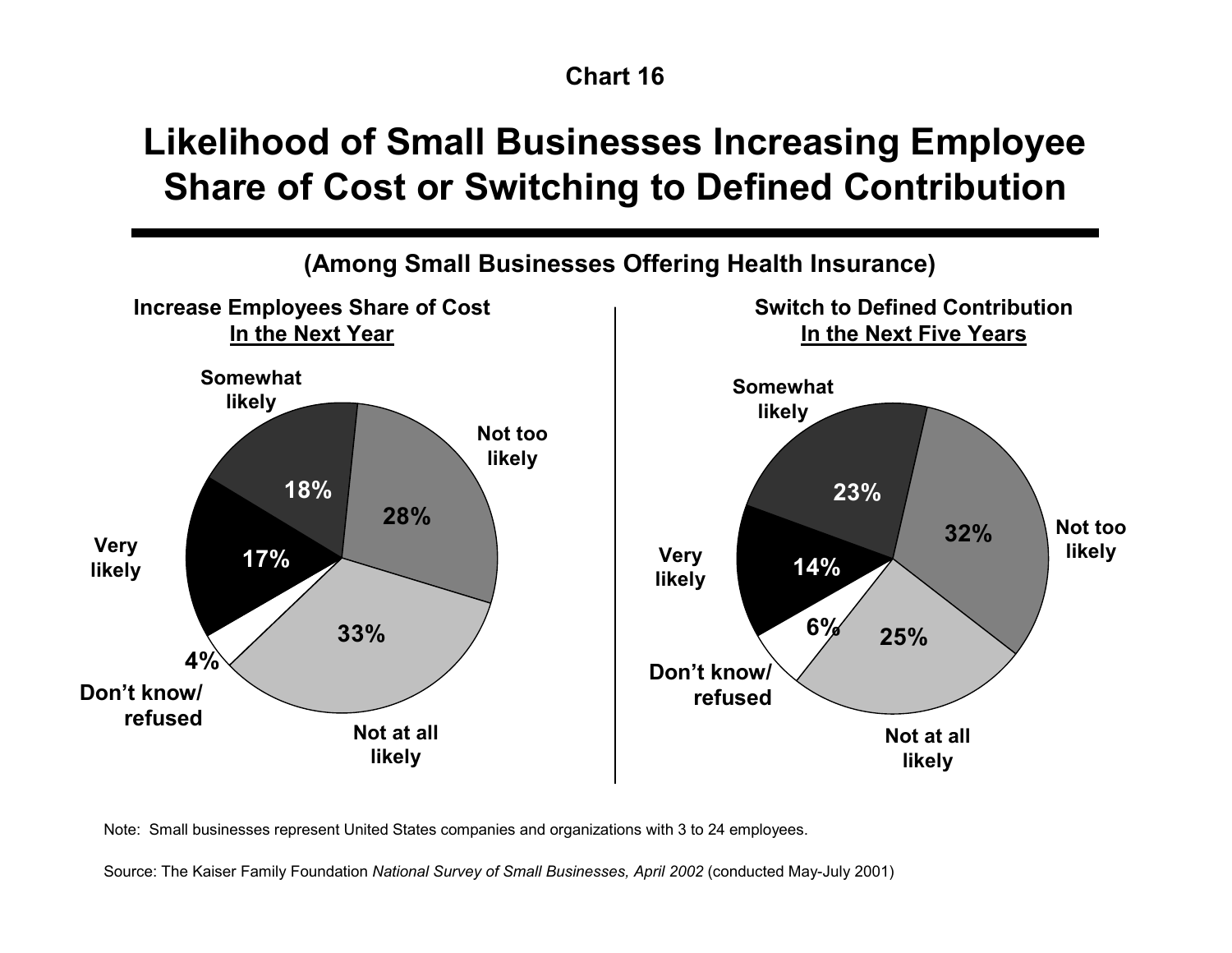# **Likelihood the Business Will Make the Following Changes If Costs of Health Insurance Coverage Increases 10% or 25%**

**(Among those who currently offer Health Insurance)**



Note: Small businesses represent United States companies and organizations with 3 to 24 employees.

Note: Don't know/refused not shown